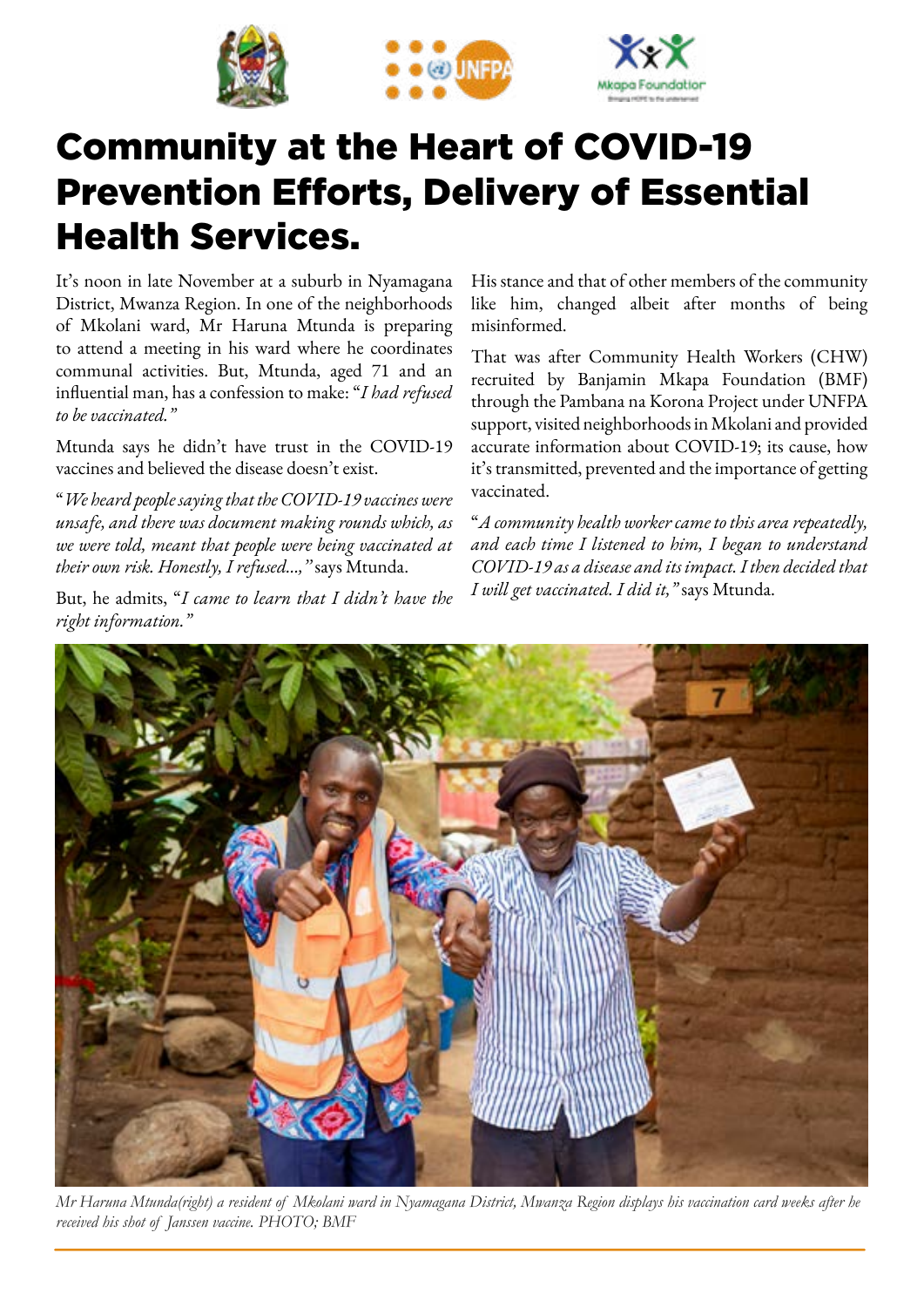His negative sentiments about the vaccines, however, were undeniably impactful to many in his community, a scenario that represents the wider impact of misinformation and lack of awareness about the pandemic in Tanzania and the rest of the world.

Yonana Lucas, who works and lives in Nyamagana, is one of the 1072 CHWs recruited by BMF in four regions of the country under the support of UNFPA, who were equipped to raise awareness about the pandemic.

During the month of October, 2021 a total of 138,752 household visits were conducted by CHWs in four regions of Arusha, Kilimanjaro, Mwanza and Pwani regions, with a target of reaching 51,456 households per month.

| Region             |       | <b>CHW Target CHW at Work</b> |
|--------------------|-------|-------------------------------|
| Mwanza             | 346   | 346                           |
| Pwani              | 226   | 226                           |
| Arusha             | 221   | 221                           |
| Kilimanjaro        | 279   | 279                           |
| <b>Total CHW's</b> | 1,072 | 1,072                         |

Guided by the Community Based Health Program (CBHP) service packages, the CHWs created awareness on COVID 19 and prevention, uptake of COVID 19 vaccines in their respective villages.

Lucas says, *"First of all, the training I got from Benjamin Mkapa Foundation, gave me the confidence to face the communities where people had a lot of questions about coronavirus and vaccines. I had the right knowledge and working tools such as a smartphone, uniform, identity card, gumboots, an umbrella, facemasks and rain coats."*

*"I feel impressed each time I visit communities and find people wearing face masks and washing hands in the correct way. Recently, I have heard many people telling me that their friends and relatives need COVID-19 vaccines. To me, that's a great improvement,"* explains Lucas.

At Daraja Mbili ward in Arusha, Ms Mwajuma Omari was equipped with skills to follow up patients who are on Ante-Retroviral Treatment (ART).

"During my household visits in communities, I usually come across people living with HIV who have given up on taking their medication. My roll

Frank Joel, just like Lucas has been engaging communities about COVID-19 prevention, alongside other interventions as per the District micro plans for implementation of the National Deployment Plan for COVID 19 vaccination, and other essential health services.

Joel also advocated family planning, Reproductive and Child Health and enrollment of communities in Improved Community Health Fund (ICHF).

*"During this pandemic, we have not left behind other* 



*Yohana Lucas(right) a Community Health Worker (CHW) at Mkolani Ward, Nyamagana District in Mwanza Region shares best practices on face mask wearing among community members who had visited Mkolani Health Centre. PHOTO: BMF*